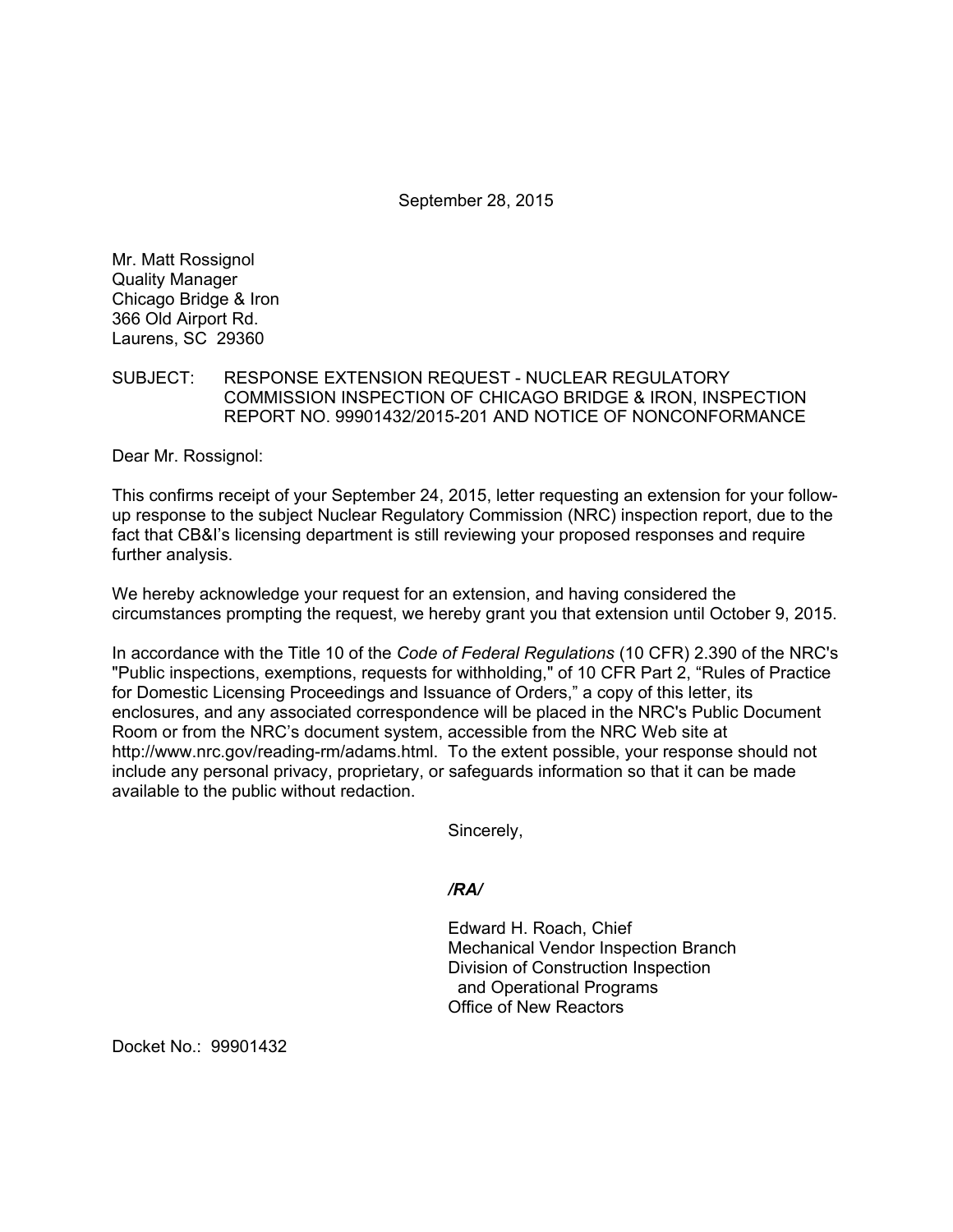Mr. Matt Rossignol Quality Manager Chicago Bridge & Iron 366 Old Airport Rd. Laurens, SC 29360

### SUBJECT: RESPONSE EXTENSION REQUEST - NUCLEAR REGULATORY COMMISSION INSPECTION OF CHICAGO BRIDGE & IRON, INSPECTION REPORT NO. 99901432/2015-201 AND NOTICE OF NONCONFORMANCE

Dear Mr. Rossignol:

This confirms receipt of your September 24, 2015, letter requesting an extension for your followup response to the subject Nuclear Regulatory Commission (NRC) inspection report, due to the fact that CB&I's licensing department is still reviewing your proposed responses and require further analysis.

We hereby acknowledge your request for an extension, and having considered the circumstances prompting the request, we hereby grant you that extension until October 9, 2015.

In accordance with the Title 10 of the *Code of Federal Regulations* (10 CFR) 2.390 of the NRC's "Public inspections, exemptions, requests for withholding," of 10 CFR Part 2, "Rules of Practice for Domestic Licensing Proceedings and Issuance of Orders," a copy of this letter, its enclosures, and any associated correspondence will be placed in the NRC's Public Document Room or from the NRC's document system, accessible from the NRC Web site at http://www.nrc.gov/reading-rm/adams.html. To the extent possible, your response should not include any personal privacy, proprietary, or safeguards information so that it can be made available to the public without redaction.

Sincerely,

*/RA/* 

Edward H. Roach, Chief Mechanical Vendor Inspection Branch Division of Construction Inspection and Operational Programs Office of New Reactors

Docket No.: 99901432

#### DISTRIBUTION:

See next page.

#### **ADAMS ACCESSION No.: ML15271A047** NRO-002

| <b>DATE</b> | 09/28/15<br>ACCIAIAL DEAADD AADV | 09/28/15      |
|-------------|----------------------------------|---------------|
| <b>NAME</b> | YDiaz-Castillo                   | ERoach        |
| ∣ OFFICE    | I NRO/DCIP/MVIB                  | NRO/DCIP/MVIB |

#### **OFFICIAL RECORD COPY**